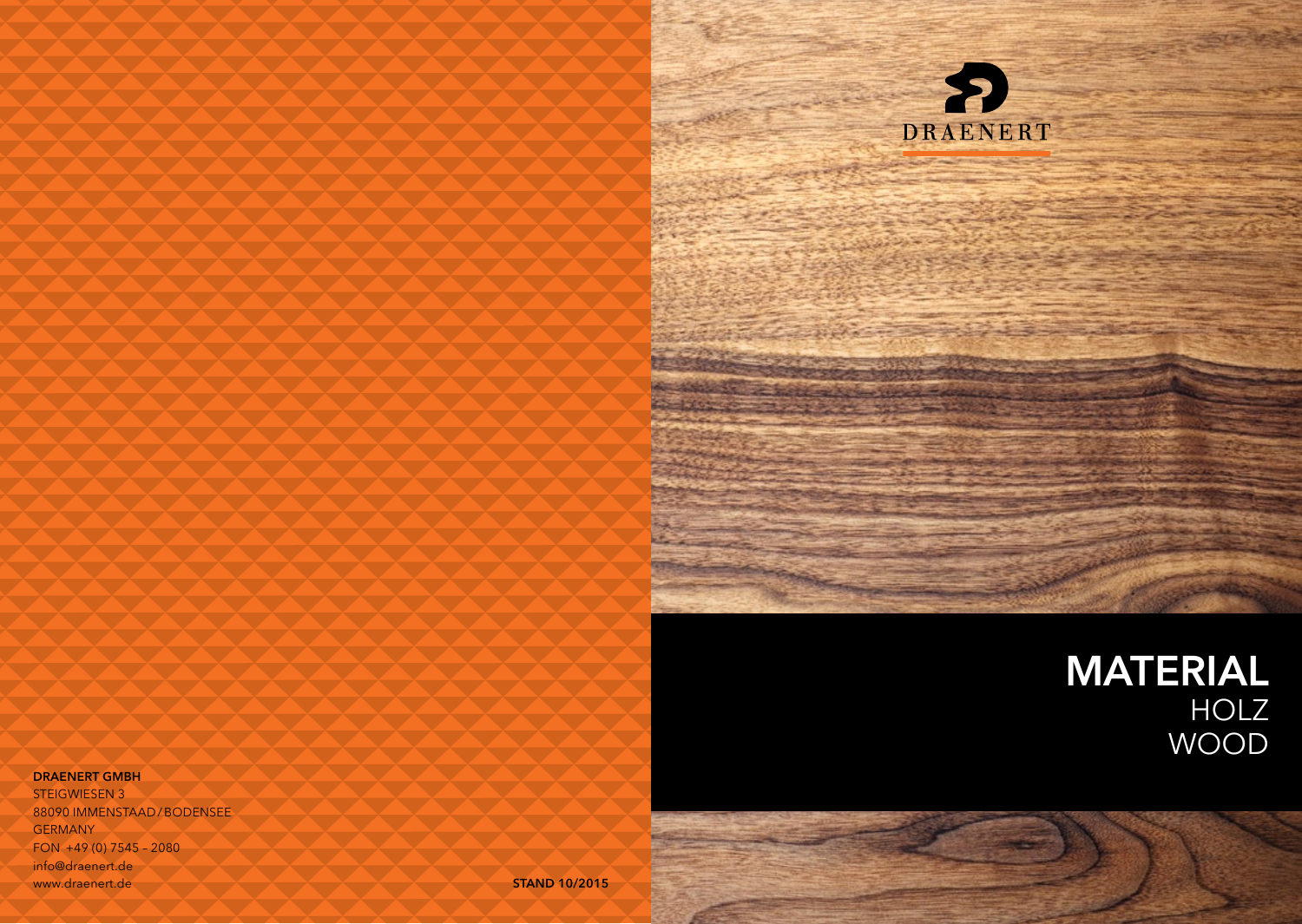

## DRAENERT EXPRESSION OF PERSONALITY

## TO OUR ESTEEMED CUSTOMERS,

We wish you much pleasure with your new wood table. You have purchased a piece of furniture, which has been manufactured in our workshops as far as possible in skilled workmanship. We put a lot of care in balanced design and an accurate treatment of the very different materials.

All organic life grows. It originates from a tiny germ cell and develops with various adapting processes in regard to the special conditions of each individual environmental situation to its own unique form and characteristics. A tree is a natural grown material, not produced synthetically, reproducible, or interchangeable, but comes into being – a synthesis of earth, water, air and light.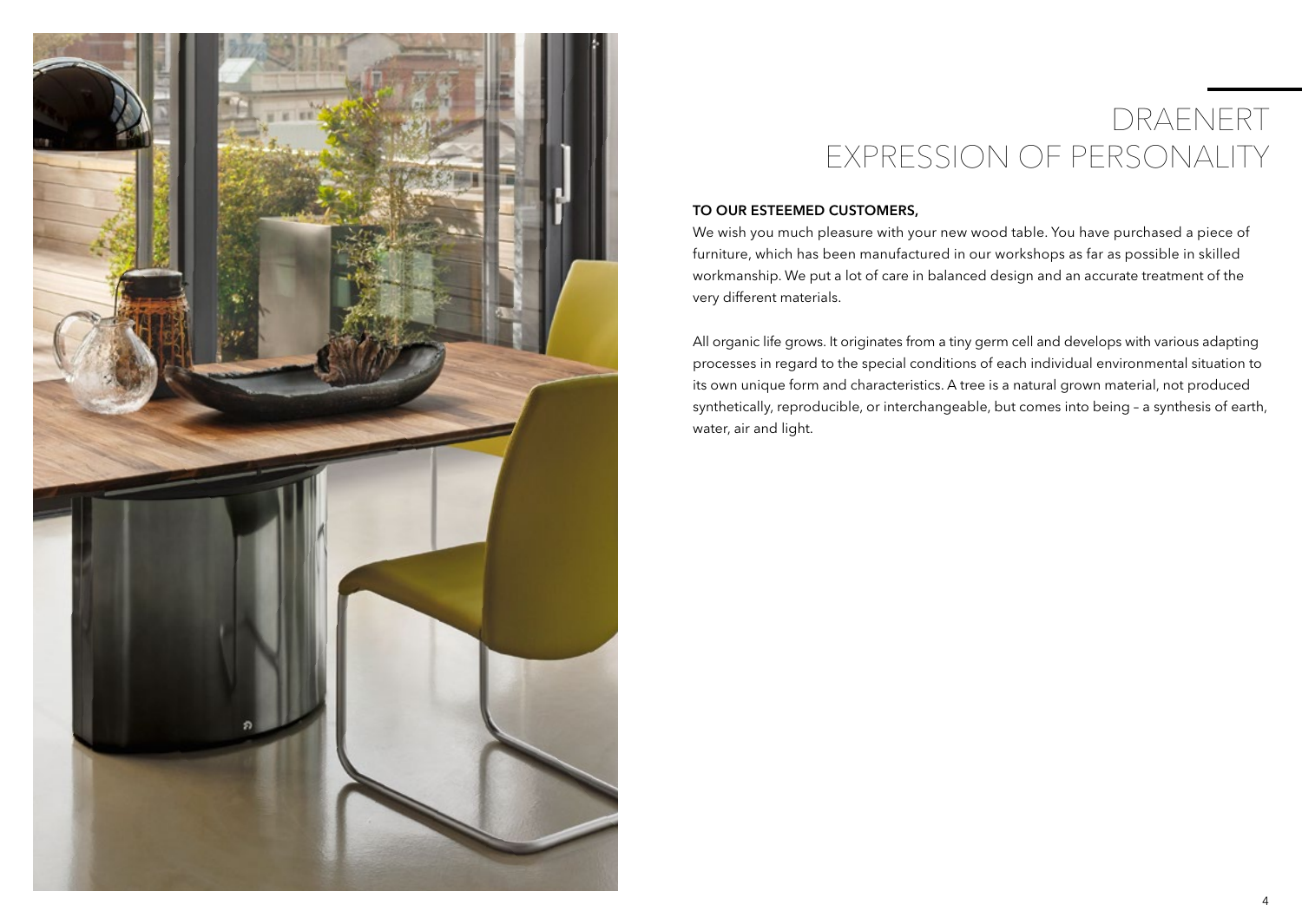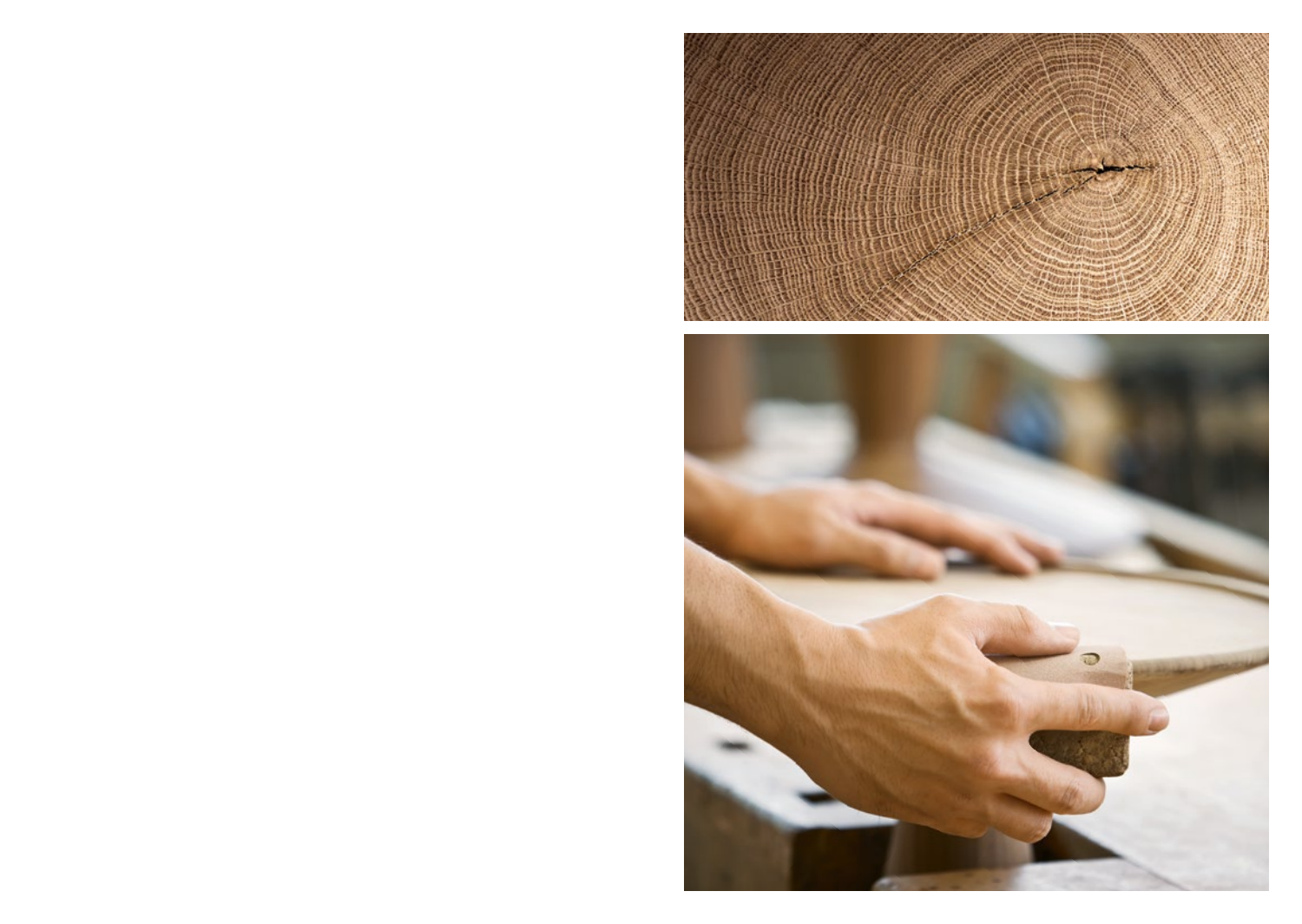## WOOD TYPES





Wood is the material of the cultural history of mankind, which shows best the typical growth lines of life and therefore is the ultimate material for the furniture manufacture. Wood has its typical characteristics and appearances. Depending of each wood type and its processing, it varies in regard to color, graining and shape. Delicate lines of the annual rings or the vivid grain play, as well as swirls, in-growths and small intergrown knots.

## SOLID WOOD

Our solid wood table tops of 25 mm thickness, will be made of wood lamellas of different width, glued, contoured with one of our offered edge shapes and finely ground. For our extendable tables the graining is parallel to the gap, this means the grain is transverse. For fix tables, the grain is longitudinal.

Our solid wood table tops are sealed with high-quality two component lacquer, which make them resistant against most of the conventional household fluids. Alternatively we offer our table tops with an open-pore oiled surface, which gives the wood am warm and special color shade with a silky haptics. Wood remains an alive material, which adapts sensitively to the individual local climate. It expands or shrinks according to the air humidity or heat. Therefore the lamella seams may subsequently become visible. These are the typical characteristics of all solid wood furniture and are a sign for its genuineness of this traditionally used furniture material.

## NATURAL WOOD

For some of our table models we offer since 2015 so-called natural wood tops. The center ply is a multiplex board, which is edged with solid wood bands and which is finished on both sides with a 3 mm thick veneer. This offers the appearance of a solid wood top, but with a higher stability, as due to the sandwich structure the expanding and shrinking can almost be avoided. With this table top material also a longitudinal graining for extendable tables can be offered. The thick saw veneer as top layer allows, like solid wood, to rework the table top in case of surface damages. Our natural wood table tops are sealed with high-quality two component lacquer, which make them resistant against most of the conventional household fluids. Alternatively we offer our table tops with an open-pore oiled surface, which gives the wood a warm and special color shade with a silky haptics.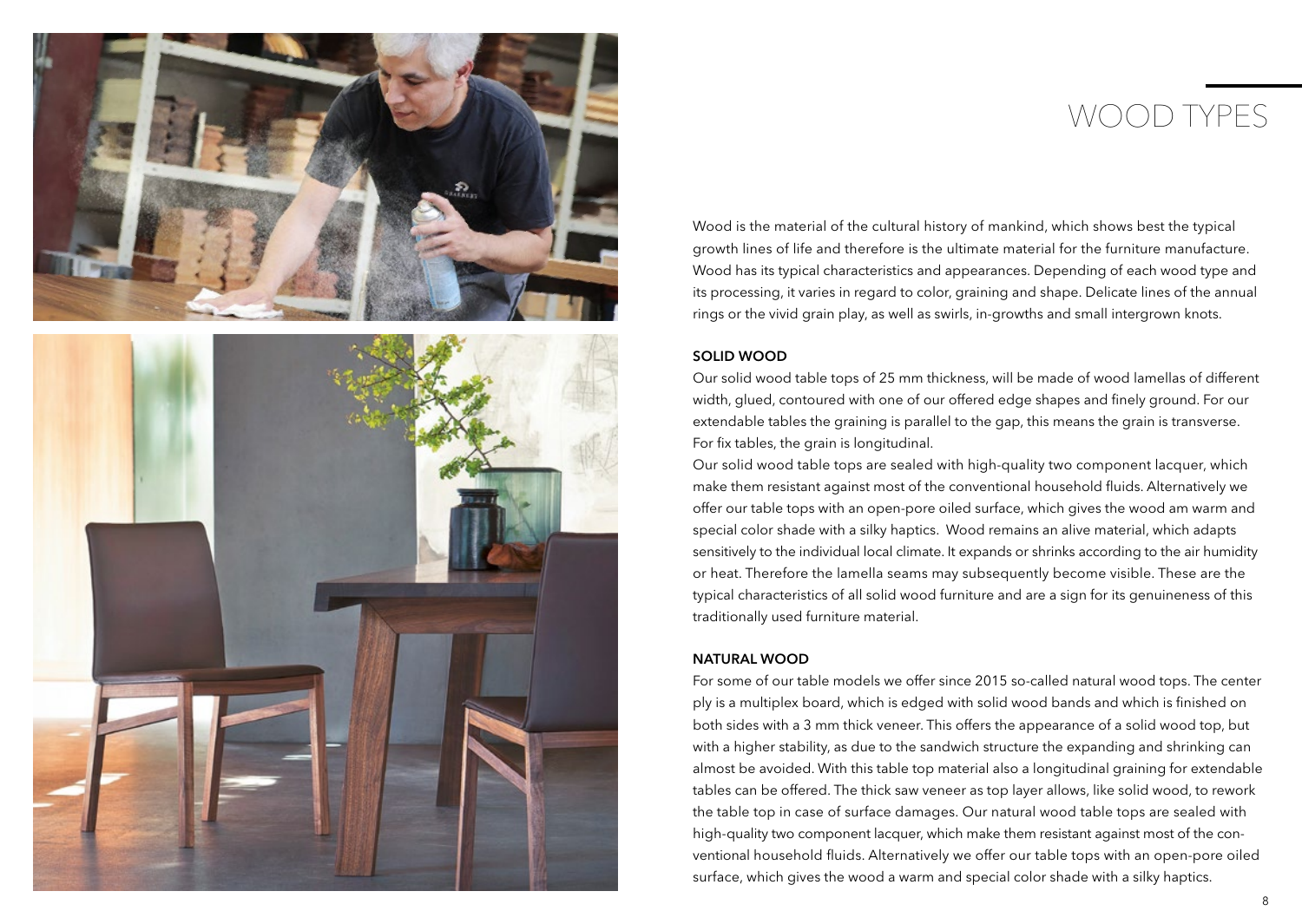## CARE INSTRUCTIONS

## VENEERED WOOD

Face veneer is made from specially selected tree trunks. Using a highly sophisticated technical process, thinnest veneer sheets (approx. 0,5 mm) are sawn, sliced or peeled off. In contrast to solid-wood boards, sheet widths can be achieved which cover the full diameter of the trunk and thus display the full range of a tree's markings. The different growth structures within a tree trunk are manifested in the delicate blossom or flame-like grain from the trunk centre, through the calm lines of the outer area or in the wild deformities in the branch or root zones.

For our tabletops, we use as wood fiberboard (MDF) as the base material which is noted for its great structural strength and dimensional stability compared to solid wood. Visible surfaces are covered with a face veneer, from the contoured edge the undersides are fully painted, mostly in black. For some of our table models we offer elaborately composed veneers (Marketeries). Our veneered table tops will always be sealed with a high-quality two component lacquer. An open pore oiled surface is not available.

### GENERAL INFORMATION ON WOOD

Wood is a naturally grown material, which shows visibly the traces of its being. Annual rings of different thicknesses show, according to the cut, an impressing wavy or calm striped grain. Wood boards, cut from the center of the tree trunk, are streaked with fine knots and swirls around the growth zones. Also different color shades may appear in the trunk (especially ash or red heart beech).

All wood types can change color under the influence of sunlight. Lighter woods tend to become darker, darker woods to become paler. Although the reaction of the basic materials in wood to UV light can be delayed by modern lacquering systems, but cannot be fully prevented. Oiled surfaces do not have this delay effect . Color changes due to UV light become quickly visible.

Beware of placing wood tables (especially solid wood) on underfloor heating or in continuous intensive sunlight (conservatory). For these reasons, these sites cause extreme stress to wood furniture. Warping and significant color changes may occur.

These characteristics, found in all wooden furniture, are a sign of its genuineness and highly typical for this traditional material used in furniture craftsmanship.

## LACQUERED TABLE TOP SURFACES

- 1 I Our tables are sealed with high-quality, two-component varnishes and are greatly resistant to the usual household fluids and fats. They can be easily cleaned with a conventional, non-abrasive cleaning agent.
- 2 I Care for your table by simply wiping it down with a mild soap solution and then dry with a soft cloth.
- 3 I There are many materials in a household, which are harder than a lacquered surface and these can, therefore, scratch them. Special attention has to be paid to sharp, unglazed edges of ceramic and porcelain dishes. Please always use coasters or mats.
- 4 I All synthetic resin surfaces are sensitive to heat. Place hot pans always on a suitable mat. Otherwise, irreversible damage may be caused to the lacquer.

### OILED TABLE TOP SURFACES

1 I Oiled surfaces "breathe". They are not sealed with varnish which means they are more sensitive to all kinds of liquids.

Through normal use and through oiling with DRAENERT Wood Oil (every 6 months), they will attain a natural patina which will make the surface relatively resistant. Marks in the wood fiber can be treated as follows:

- 2 I In case of and oiled surfaces: brush in the direction of the fibers (stepwise with grain size 100 - 600) until the mark has disappeared. Afterwards, adjust the transitions over a large area. Oil immediately the marked area once or twice; afterwards oil the whole surface.
- 3 I For brushed and oiled surfaces: Brush the damaged area with a hard or brass bristle brush in the direction of the fibers until the mark has disappeared afterwards adjust transitions over a large area. Do not hone as this will give a different surface appearance. After this, proceed as described above. Should you have any questions, please contact our customer services.

## CARE PRODUCTS

Within the range of our care products, DRAENERT also offers a care and cleaning set for oiled/waxed wood surfaces. For the order please contact us under www.draenert.com